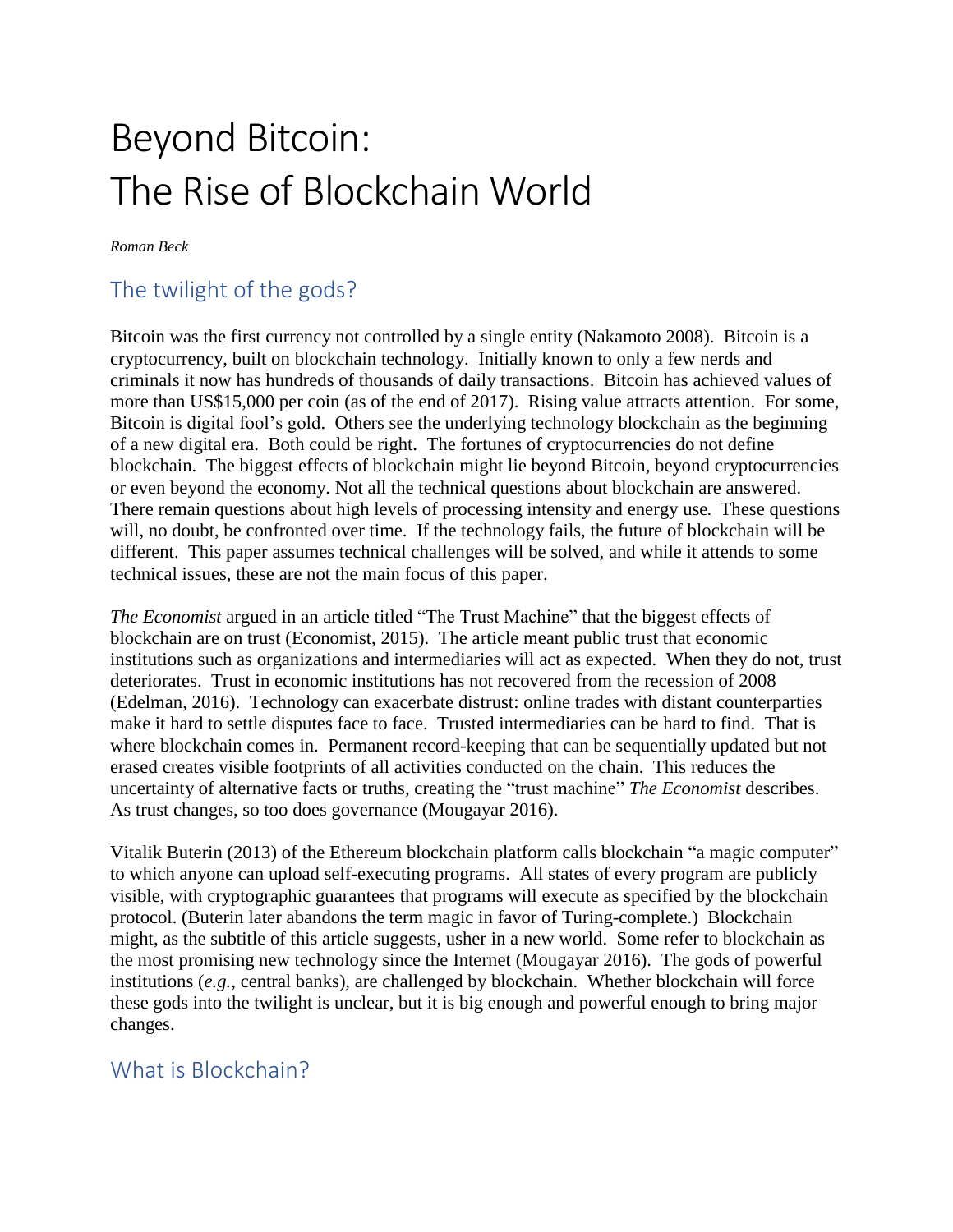Blockchain as it is used today is a tamper-resistant database of transactions consistent across a large number of nodes. The blockchain is cryptographically secured against retrospective manipulations, and uses a consensus mechanism to keep the database consistent whenever new transactions need to be validated. Data storage on the blockchain is secured by cryptographic hashes in which data being hashed return a fingerprint that verifies the authenticity of the data. Alteration of the original data causes the hash of the altered data to no longer match the original fingerprint. Transactions on the blockchain are grouped and stored in blocks. The combined hash of these transactions is also stored, and each subsequent block saves the combined hash of the previous block. This creates a chain of cryptographically secured and linked blocks containing the information – the blockchain. Any attempt to change information necessitates rehashing not only the block relevant to the transaction, but all subsequent blocks. This is possible theoretically, but it is impractical since the blocks grow continuously as other nodes add blocks to the blockchain (Underwood, 2016). Technical details are summarized in a paper by Ethereum's Gavin Wood (2014). The Ethereum blockchain goes beyond Bitcoin to allow usercreated smart contracts executed on a generic, programmable blockchain under decentralized control, using a built-in Turing-complete programming language. This allowed smart contracts and customized (even arbitrary) rules for ownership, transaction formats, and state transition functions. These smart contracts allow the distributed user community to resolve some issues without depending on trusted centralized authorities.

The foundation of blockchain is the security of code and data in the blocks. Bitcoin uses a "Merkle tree" to store data from new transactions with pointers to original block locations for unchanged data. Transactions are repeatedly paired, merged, hashed and rehashed until only one hash – the Merkle root – remains. Each subsequent block saves the Merkle root of the previous block. Ethereum blocks contain the entire state of the Ethereum system stored in a "Patricia tree," an evolved Merkle tree. Chained hashing keeps blocks well formed and difficult to tamper with. This helps keep the blockchain secure and almost unbreakable. A blockchain is not run from a single server, but on a network of computers that hold all data and changes to the data in the blockchain. These computers are called "miners," validator nodes, essential to a blockchain that uses a proof of work mechanism to achieve consensus (Buterin, 2013). Proof of work is the most common consensus mechanism, used by Bitcoin and Ethereum and dating back to 1992 (Dwork and Naor, 1992).

Proof of work mathematically ensures validity as long as no single entity holds enough computing power to add an illegitimate block to the blockchain. Each miner competes with other miners to earn the reward of being able to add a block to the blockchain. This is accomplished by the miner doing computationally intense work. Bitcoin requires the miner to find a string that, when concatenated with a hash of the previous block header and then re-hashed, returns a particular string. Anyone trying to "spoof" the blockchain (*e.g.,* changing data on old transactions) must recalculate the proof of work for all subsequent blocks. Convincing the system to use a bogus chain would require continuously adding blocks to the chain faster than a legitimate chain would evolve. Ethereum is developing an alternative consensus scheme that uses proof of stake that does not require the computational resources of proof of work, largely in response to processing intensity and energy use as noted earlier.

Each miner that joins the blockchain increases the level of decentralization, and also strengthens the consensus mechanisms. Transactions on decentralized blockchains are transparent and visible to users, in contrast to centralized systems where the users typically do not enjoy such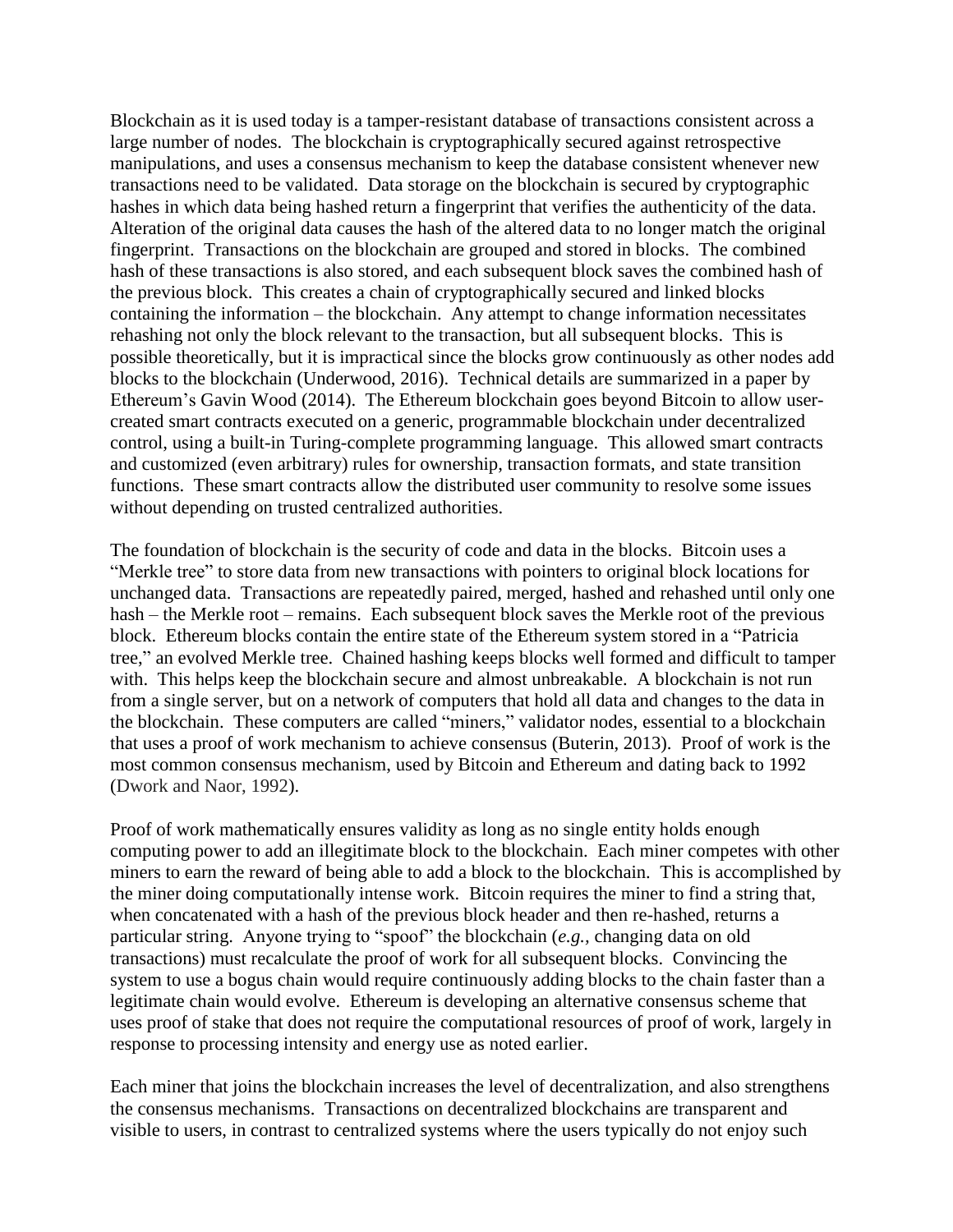transparency and trust the provider (De Filippi, 2016). Miners who have been able to solve the cryptographic puzzle are rewarded, so miners continuously try to create the next blocks that can be added to the chain. No central authority decides this. Miners that try to add different blocks than those agreed on through the consensus mechanism are disregarded by the rest of the system. This forces uniformity in the blockchain. It is nearly impossible to cheat the blockchain without circumventing the consensus scheme that dictates nodal agreement that a miner has a right to be a block in a given blockchain.

Security and transparency helps blockchain to provide a single version of what is the case and how that case was achieved – what some call "the truth." In this, Bitcoin and Ethereum are similar. Ethereum goes beyond by permitting smart contracts, a piece of code that enables the Ethereum Virtual Machine (EVM) to execute on the blockchain. The EVM is similar to other virtual machines, compiling instructions from a programming language into low level code for the computer on which it runs. The EVM is a large decentralized computer containing millions of objects called "accounts." Accounts can maintain internal databases, execute code and talk to other accounts. A smart contract is itself an account. The EVM allows for externally owned accounts (EOAs) controlled by a private key through a user, allowing an account to send ether and messages from the EOA.

A smart contract cannot be altered once the code is set, although storage of the smart contract can be altered. The piece of code acts as an agreement, available for anyone to use. Smart contracts are made possible by the Turing-complete programming languages compiled into EVM bytecode. Smart contracts have addresses and execute code based on the data they receive. Smart contracts can call other smart contracts through messages. To avoid malicious behavior, infinite loops or distributed denial of service attacks, execution and creation of smart contracts uses Ethereum's internal cryptocurrency. The amount needed for a contract is determined by the computations and storage entries of bytecode that the EVM compiles the smart contract into. Specific computation costs are calculated by the complexity of the computation, with basic computations (addition, subtraction, and multiplication) costing less and more complications costing more. Miners are paid for use of their computational power. As of 2015, the computing power available on blockchains was small, about equivalent to a 1999 smartphone (Buterin, 2015). However, with powerful smart contracts this could change quickly.

Access to a blockchain is for transaction validation or transaction entry. Transaction validation depends on whether the blockchain is permissionless (all nodes can validate transactions) or permissioned (only preregistered can validate transactions). Transaction entry is available to all nodes in public blockchains. Only preregistered nodes can submit new transactions in private blockchains. Public blockchains can be either permissioned or permissionless (Peters & Panayi, 2016).

The core ideas behind blockchain are well-established: fidelity and transparency. Fidelity is the truthful rendering of the state of things. People trust those things are as represented. The technical structure of the blockchain is that blocks containing requisite information are secured cryptographically, and consensus mechanisms ensure that blocks along the chain agree with the creation of and/or change in the information to be held. Transparency is the ability of anyone to examine the entire record of changes to determine when, how and why changes were made. The architecture of blockchain is such that any effort to "hide" information on the chain is obvious,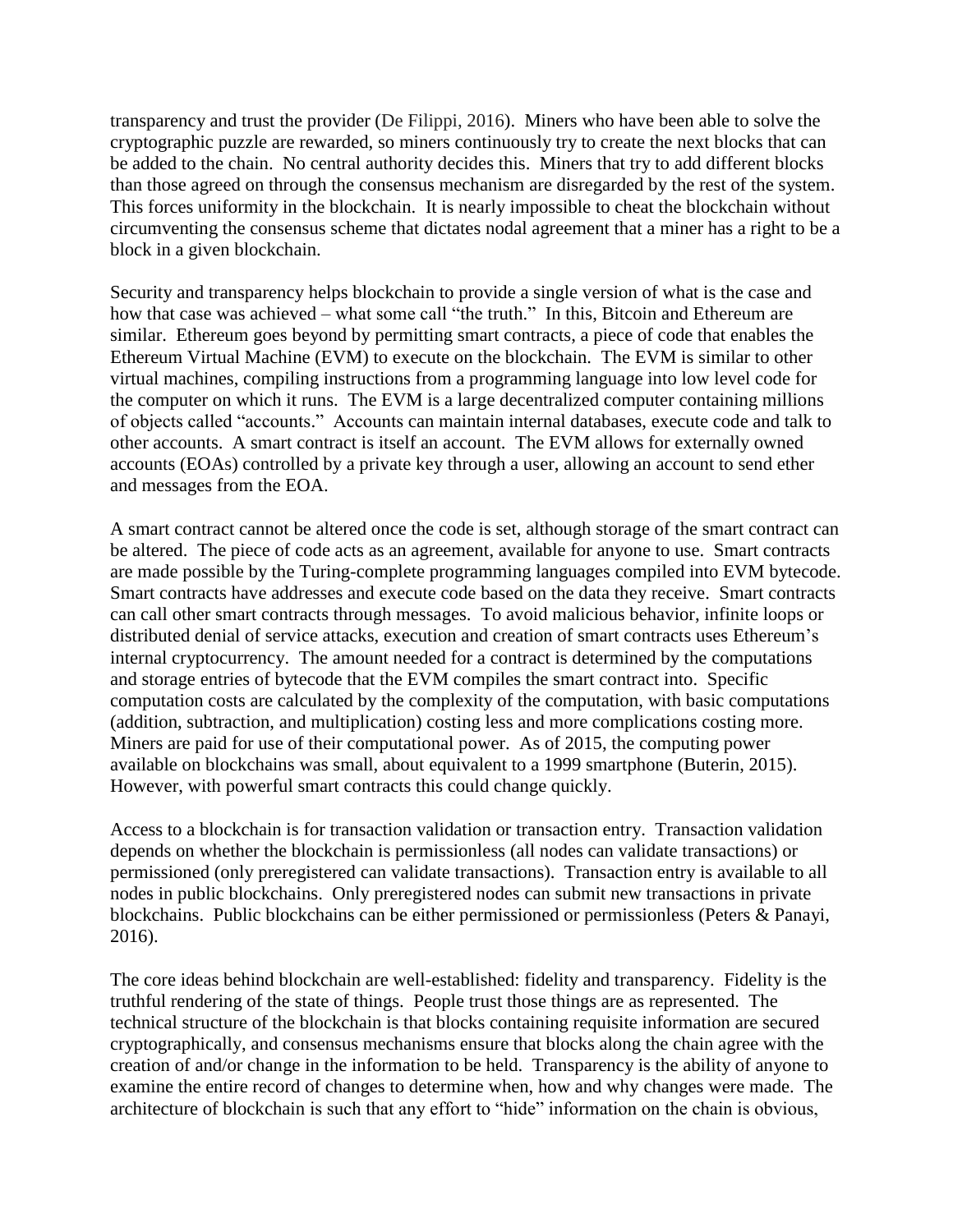causing other users of the chain to ask why this is happening. The technology does not guarantee that a blockchain *cannot* be corrupted, but it makes corruption difficult enough to generate trust.

#### Blockchain and trust

Trust is complicated and difficult to define precisely. It has numerous meanings and many different forms. Yet trust is the underlying fabric of human interactions, of central importance to inter-personal and inter-organizational relationships. Blockchain affects trust. People sometimes refer to blockchain as a technology that overcomes the need for trust in human interactions. It is unclear that overcoming the need for trust is possible. Instead, it is more productive to assess blockchain's effect on the antecedents of trust, including confidence, integrity, reliability, responsibility and predictability. If one can be confident that collaborations will be executed as intended, and that there is only one version constituting truth, integrity is guaranteed. When contracts are executed as coded, blockchain is seen to be reliable. Roles and responsibilities are determined in advance, and outcomes are predictable. When these trust antecedents are handled effectively by blockchain, certainty can replace uncertainty. This is a major hope for blockchain; time will tell if it is realized.

#### Decentralized and autonomous

Much is made of blockchain, decentralization and autonomy. However, nothing in blockchain *requires* decentralization or autonomy. Decentralization and autonomy are *enabled* by blockchain, but a choice can be made based on the needs of the application. Authorities (*e.g.,* central banks) can adopt and apply blockchain technology, but blockchain provides an alternative that might have implications for control, authority, power, etc. Beyond this, it might be possible to implement previously unavailable solutions when requirements for centralized authority are lifted. As formerly impractical solutions become practical, blockchain's impacts might go beyond "least expected" to "not expected at all."

A useful way to think about this is R.H. Coase's work (Coase 1937). He asked why, assuming a market-oriented economy, economic activity is not limited to individuals interacting on markets? Why are there firms? Coase was an economist, but his ideas reach beyond economics. Firms emerge to handle "transactions" (searching, negotiating, monitoring, enforcing, coordinating) required by markets. In his model, when transaction costs are high, the firm emerges as more efficient than the market. The choice is between market and firm, but Coase recognized that a third "hybrid" form can emerge around collaborations, alliances, or joint ventures. These hybrids did not conform to products and services of the 1930s, and Coase did not elaborate on them.

In principle, blockchain allows for hybrids, enabled by the option of decentralized mechanisms to make claims, attest to things, or enforce rights (*e.g.*, property rights). Blockchain enables trust that a transaction will be completed even if there are slight variances in protocol. One can see that the ends are achieved. Friction from lack of trust can be reduced, and blockchain can bring certainty via transaction logic instantiated as code. Agreements such as contracts can be electronically executed without friction costs associated with trust. Blockchain can be used for transparent and secure transactions among individuals, between individuals and organizations, and among organizations. Blockchain might reduce or even eliminate the friction related to trust.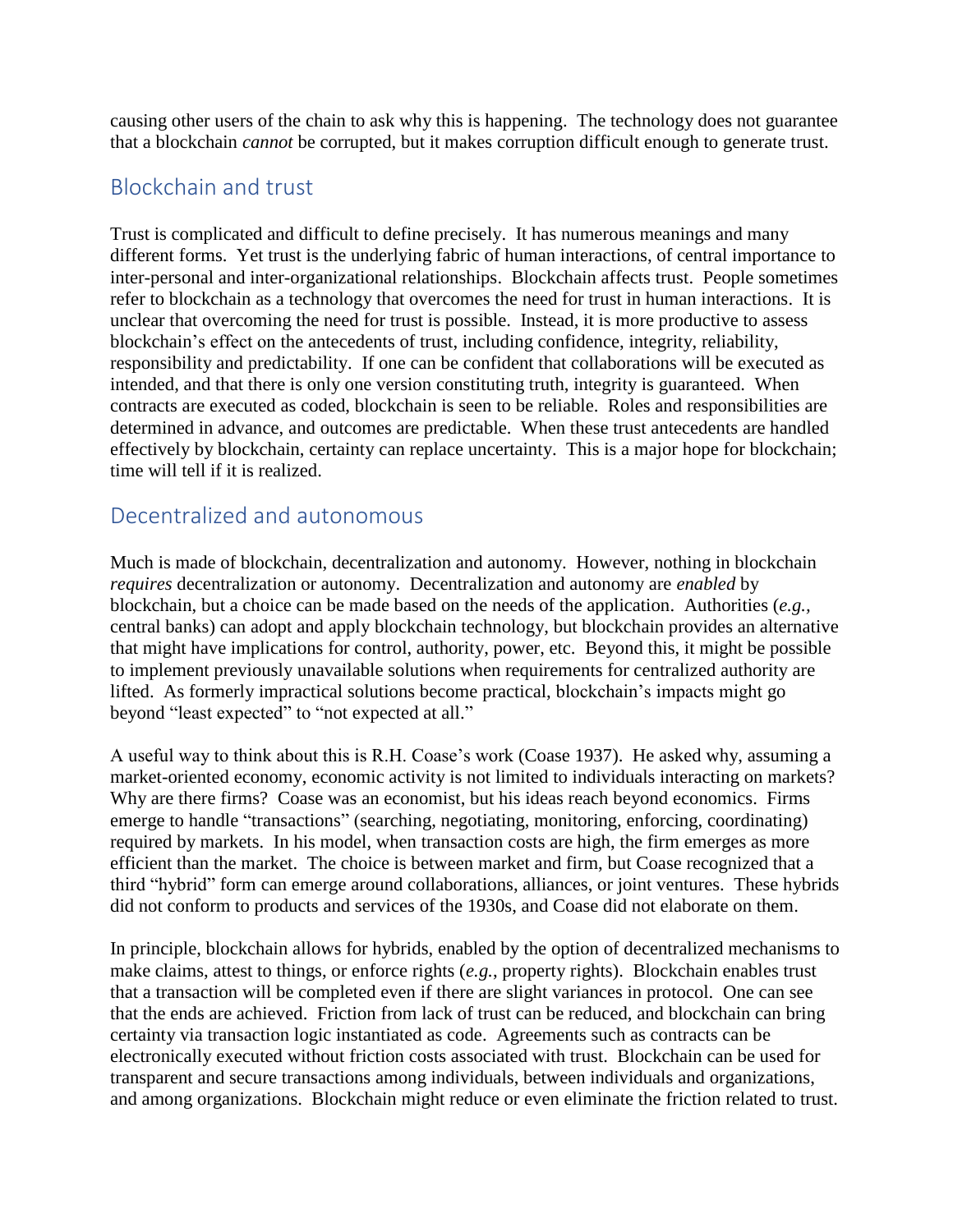Dependency on central, hierarchical organizing and planning is common because it is often the only way to do things. Blockchain might change that, allowing for decentralized enforcement of transactions, in a manner similar to the way the Internet enabled changes in social relationships, commerce, etc. The constraints that now lead to centralized solutions might evaporate if the transaction logic can be orchestrated and enforced without the central authority. Blockchain can generate real-time information flows of transactions to allow new ways of digital auditing that ensure agreements are honored. This would be a paradigm shift toward a system that organizes transactions reliably, possibly without human interaction, following a protocol. Blockchain allows something like unstaffed, autonomously navigating vessels that safely move passengers from A to B using a protocol capable of minimizing exceptions (malicious and accidental) and getting humans out of the loop. In principle, blockchain could be a backbone of the Internet-ofthings, enabling tamper-proof coordination such as between delivery drones and their delivery stations.

Whether any given application is controlled in centralized or decentralized manner becomes a matter of choice, not a default to centralized because that is the only way to do it. It is less important for requiring a particular solution than for enabling multiple solutions, thereby increasing the options of those who pay for, design, use, or otherwise interact with blockchain applications.

### Blockchain World

Blockchain World is the combination of traditional ways of doing things plus what is enabled by blockchain. Third-parties might still ensure trustworthiness, but they do not have to do so, nor do those who seek assurance have to depend on third-parties. A transaction might be conducted as agreed upon solely because blockchain enables those interested to see the status of the transaction, know what is going on, and remind others of their obligations. Or a party could turn to another system (*e.g.*, the criminal justice system) for enforcement. Blockchain could support many codified agreements handled by traditional means, including trading of stock, monitoring of contracts, management of land records, security of foodstuff, preserving provenance, and maintaining the chain of custody. Blockchain will become *part of* the infrastructure of daily life, affecting commerce, social interaction, law, education, entertainment, nutrition, livelihood, housing and so on.

Just because Blockchain World is *part of* a larger infrastructure does not mean its effects are trivial. The Internet has had a profound effect, enabling (just to name a few things) social media and the sharing economy. Blockchain will be complementary to what has already happened, providing an option of decentralized governance in addition to centralized governance by enabling so-called decentralized autonomous organizations (DAO) implemented among participants without being their own legal entity. DAOs make transactions transparent to DAO members, which in turn makes fraudulent behavior difficult to hide.

In principle, a DAO can run autonomously as a decentralized, transparent, and secure system for operation and governance among independent participants. Blockchains need not be controlled by any participants while serving as a trusted third party to provide the role of proxy and enforcement of rules. To use Coase's insight, a DAO might reduce transaction costs while providing setup, maintenance, regulation, and supervision like traditional third-parties. The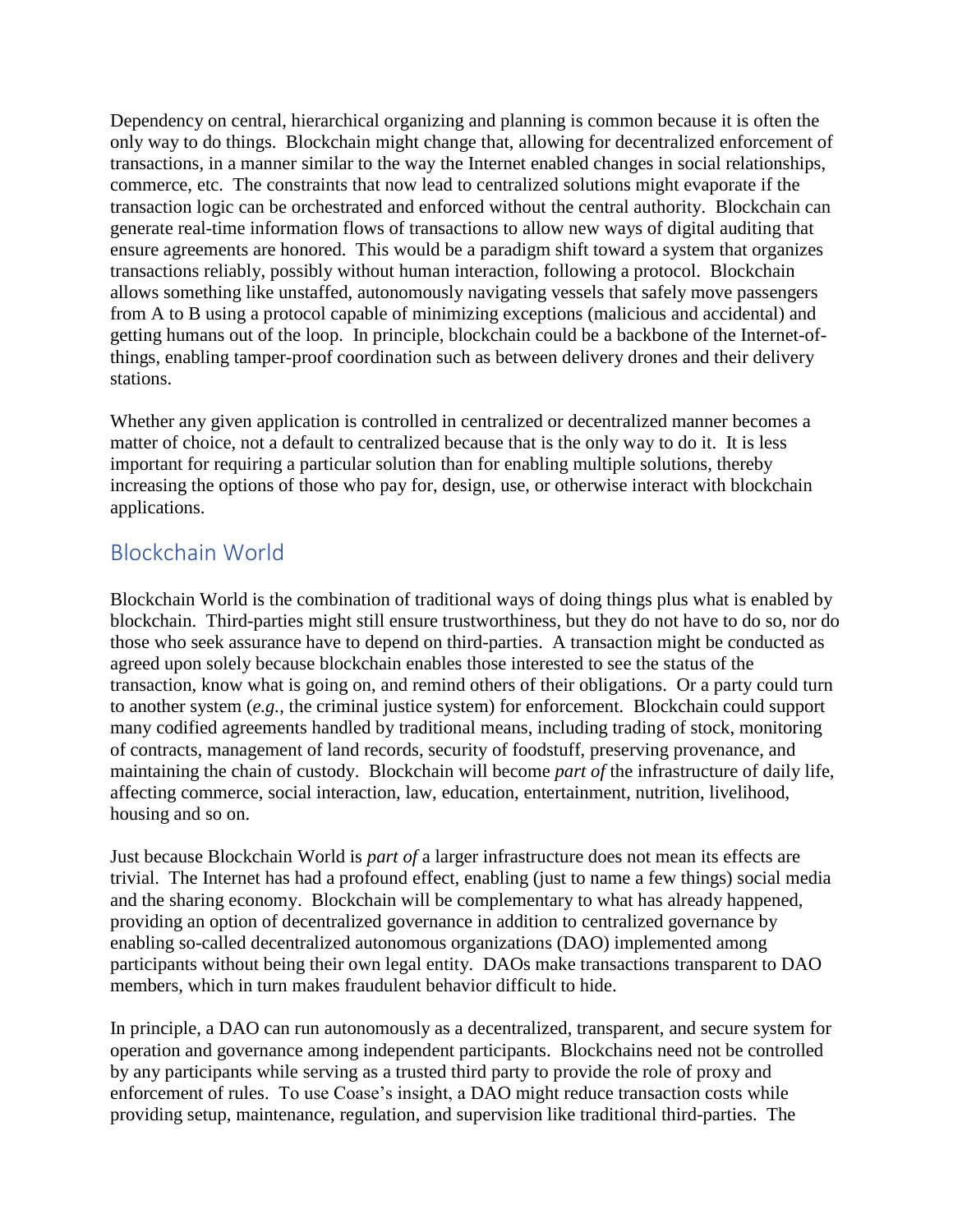results would not be trust-free, but trust would shift from trust in a counterparty or a third party to the blockchain system itself and the rules coded therein.

One might say the DAO is a shift from socio-technical system to a techno-social system. Sociotechnical systems handle control over transactions through social systems. Techno-social systems handle control over transactions through technical systems that can be autonomous (Quintana Diaz 2014). How this would work, exactly, is as yet unclear in many ways, but blockchain technology offers the chance to experiment with secure, decentralized systems. This might enable new social models that go well beyond the economy. Realizing these models will require people with process and management knowledge, information technology skills including programming, design sensibilities, and the ability to see the big picture. Blockchain World promises much even though many of the details are as-yet unclear.

## References

Buterin, V. (2013). Ethereum White Paper. https://github.com/ethereum/wiki/wiki/White-Paper

Buterin, V. (2015). Ethereum Development Tutorial, https://github.com/ethereum/wiki/wiki/Ethereum-Development-Tutorial

Coase, R. H. (1937). The Nature of the Firm, *Economica* (4:16), pp. 386–405.

De Filippi, P., 2016. The interplay between decentralization and privacy: the case of blockchain technologies. In *Journal of Peer Production*. http://peerproduction.net/issues/issue-9-alternativeinternets/peer-reviewed-papers/the-interplay-between-decentralization-and-privacy-the-case-ofblockchain-technologies/

Dwork, C. and Naor, M., 1992, August. Pricing via processing or combatting junk mail. In *Annual International Cryptology Conference* (pp. 139-147). Springer, Berlin, Heidelberg.

Edelman (2016). 2016 Edelman Trust Barometer, https://www.edelman.com/insights/intellectualproperty/2016-edelman-trust-barometer/

Mougayar, W. (2016). The Business Blockchain: Promise, Practice, and Application of the Next Internet Technology, Wiley.

Nakamoto, S (2008). Bitcoin: A Peer-to-Peer Electronic Cash System, https://bitcoin.org/bitcoin.pdf

Peters, G. W., & Panayi, E. (2016). Understanding Modern Banking Ledgers through Blockchain Technologies: Future of Transaction Processing and Smart Contracts on the Internet of Money. Banking Beyond Banks and Money. Springer International Publishing, 239–278.

Quintana Diaz, J. M. (2014). The Merger of Cryptography and Finance – Do Cryptographic Economic Systems Lead to the Future of Money and Payments? Available at SSRN: http://ssrn.com/abstract=2536876